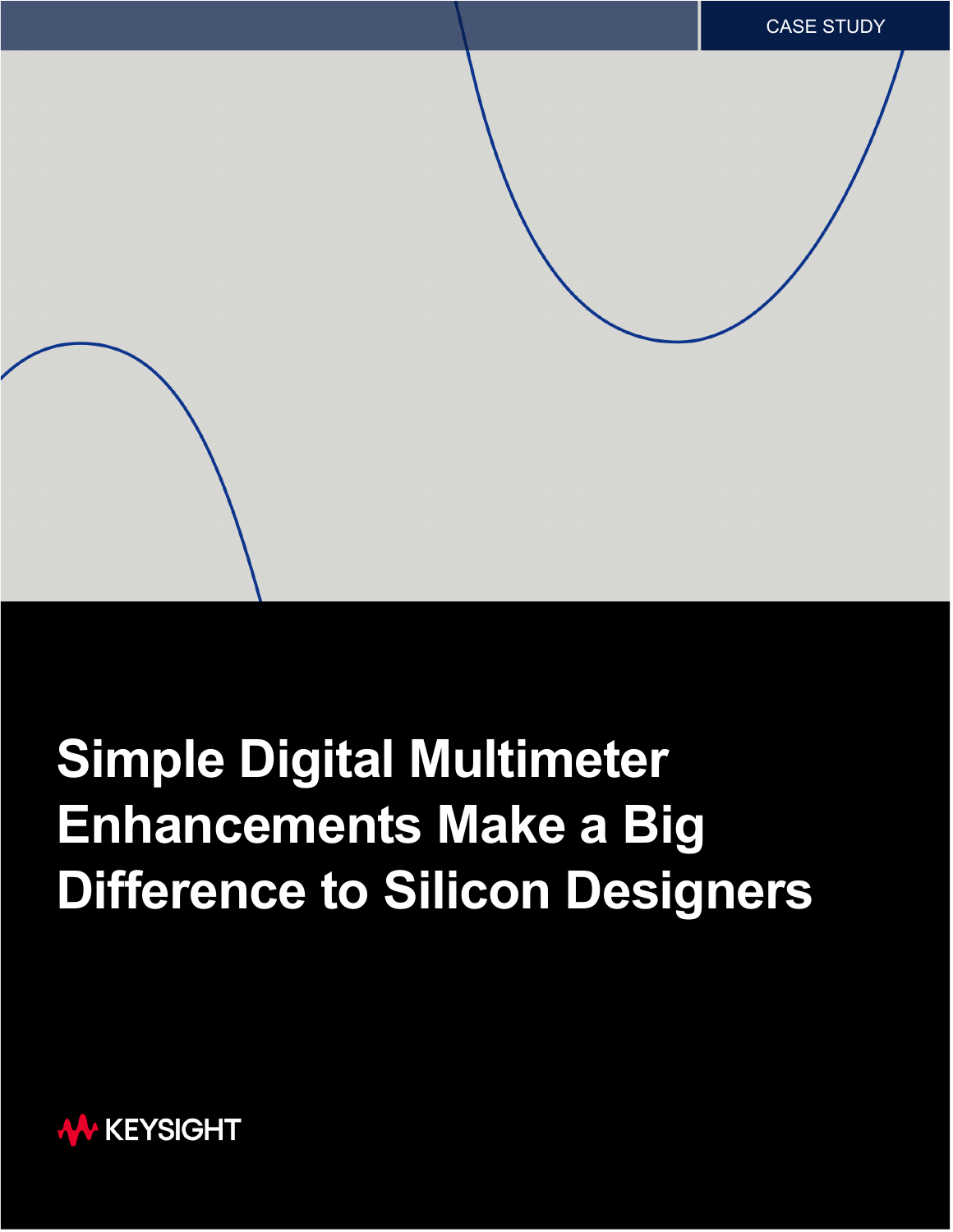## **Introduction**

Sometimes minor enhancements make a big difference in usability for test and measurement instruments. At least according to an engineering team in Colorado responsible for the silicon design, debug, and characterization of power-management ICs.

## **Display allows users to add labels on the screen**

To troubleshoot and characterize input and output characteristics of their ICs, the engineers typically monitor multiple output and input voltages and currents simultaneously using a stack of digital multimeters. Their big challenge: keeping track of which DMM is measuring which voltage and which current. The engineers currently solve the problem by sticking adhesive-backed notes temporarily on each DMM with a description of the signal it is measuring.

When a Keysight Technologies, Inc. product development team demonstrated the Truevolt 34461A digital multimeter to the silicon designers, one small feature captured their attention. The 34461A DMM's large, liquid-crystal display allows users to add labels to measurements on the screen. The IC developers immediately saw the feature as a way to eliminate confusion about which instrument is measuring what.

After trying out the 34461A digital multimeter, one engineer described the labels as "very useful when you are working with others and trying to explain your test setup to them."

The engineers agreed that the 34461A DMM's front-panel LCD display made it easier to digest info quickly. Not only is the display more visually appealing than the low-resolution numeric displays on their legacy 34401A DMMs, but they can read it clearly from across the room.

The engineers also considered the ability to change the screen's color scheme a plus. By using one color scheme for inputs and a different one for outputs, they can tell from a distance which is which.